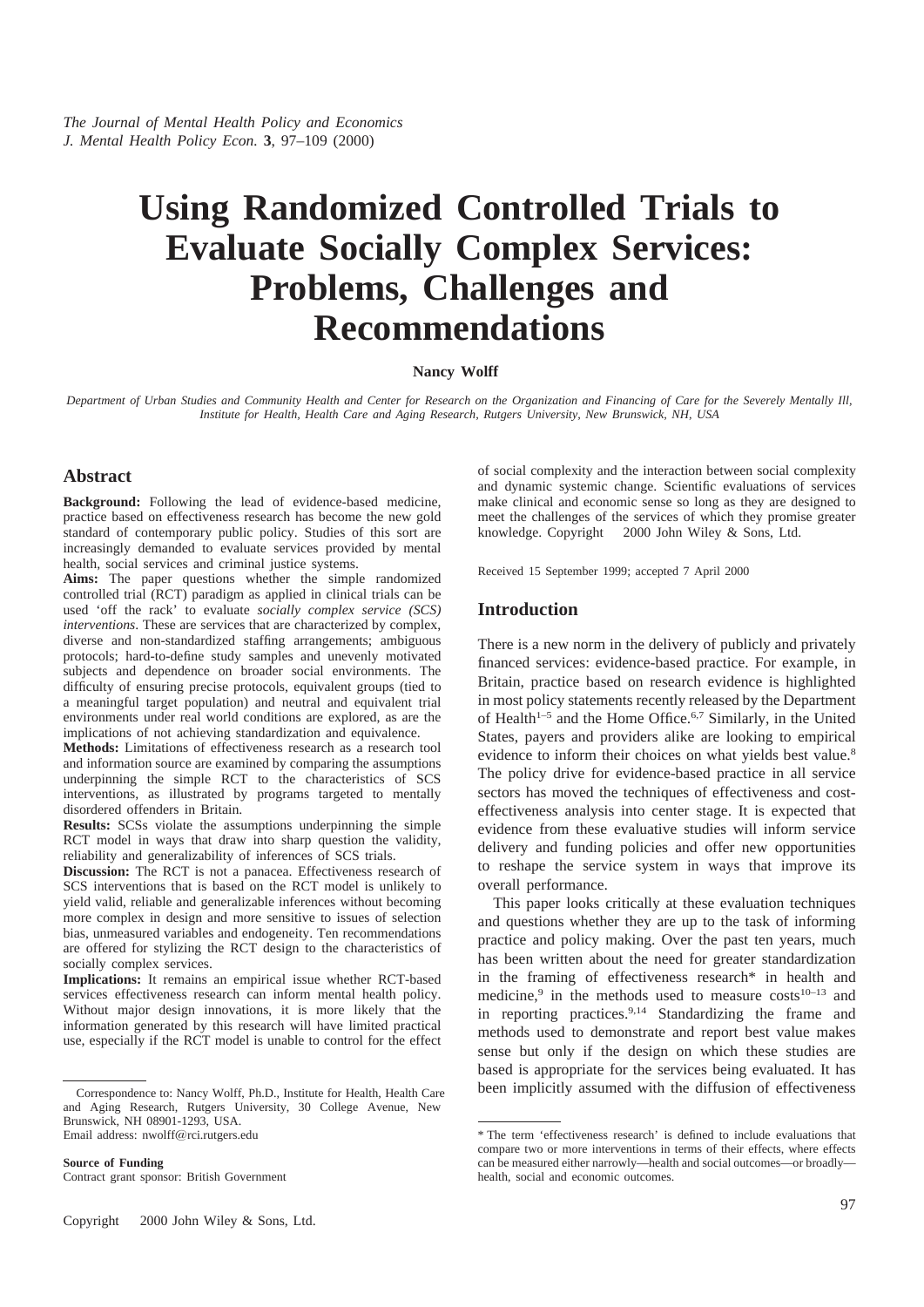research from medication and surgical interventions to socially complex service interventions that the design of the randomized controlled trial, the *sine qua non* of effectiveness research, is independent of the service intervention itself.

This paper explores the validity of this assumption. In the first section, the randomized controlled trial (RCT) model of effectiveness research is described. This model is based on three key assumptions; standardized interventions, equal groups and equal trial environments; all are necessary for making relative comparisons among interventions. The next section develops the concept of socially complex services (SCS) within the context of an intervention taxonomy. The third section examines whether the three assumptions of the RCT model can be satisfied in studies that evaluate SCS interventions. The last section summarizes the research and policy implications of the modified RCT model for socially complex service interventions.

Programs for mentally disordered offenders in Britain serve as an illustrative example of SCS in the third section. Service interventions for mentally disordered offenders (MDOs) in many ways represent the social complexity of interventions for persons with mental illness living in the community since they involve efforts to coordinate a variety of service sectors that are responsible for managing different behaviors,15 but little research has been directed towards studying these programs in the United States and United Kingdom, although, with the increasing evidence of psychiatric morbidity within jails and prisons in both countries $16,17$ and the rapid diffusion of liaison programs in the UK, efforts are advancing to study their effectiveness. Before this research movement gains too much steam, it is useful to look at the complexity of these programs as found in Britain to determine whether studies based on the standard RCT model will yield much useful information. Part of the evidence for this section is drawn from interviews and site visits undertaken in Britain by the author from September 1998 to April 1999.

## **Standard Clinical Model of Effectiveness Research**

The effectiveness model is designed to answer a very simple question: which of two or three competing interventions achieves the best outcome? Here, best outcome can be defined in terms of treatment effect (therapeutic outcomes) or dollar per treatment effect (costs adjusted by therapeutic outcomes). In either case, the best intervention among those evaluated is determined by comparing the gains associated with doses of different interventions. Three key assumptions underpin the RCT paradigm.

# *Assumption 1: Standardized Intervention Protocols*

One key assumption underpinning effectiveness research is that (dose) interventions—both experimental and control can be defined precisely (i.e., standardized) and monitored specifically for adherence. Defining interventions involves describing *who* is doing *what* and *when* in ways that can be implemented uniformly and measured accurately and reliably. For purposes of validity, replicability and generalizability, protocols need to be defined in ways that capture the structure of the delivery mechanism and the process of the interactions among staff, as well as between the staff and patients.

Because the goal of effectiveness research is to identify the best relative program, all factors other than the dose intervention must be identical between the two interventions to rule out the possibility that some unknown and idiosyncratic factor correlated with one or the other program is contributing to the measured effects. There are two critical control factors: study samples and trial environment, which are assumed to be equivalent in a neutral therapeutic environment.

## *Assumption 2: Study Sample Equivalence*

To ensure that the measured effects are the result of the dose interventions, competing interventions must be applied to a representative person. The groupings of individuals that receive the interventions are expected to be representative of a broader group of people that might gain from the diffusion of the intervention.

#### **Population Definition**

Defining the target population for intervention is complex. It requires first knowing the set of symptoms that the intervention is expected to impact and what disease/disorder label best fits these symptoms. Individuals with these disease or symptom clusters would be potential candidates for inclusion in the population. However, it is also necessary to know if there are internal and external factors that may mitigate or militate the symptom or intervention pathways and if these factors are representative of persons afflicted with the particular set of symptoms.

#### **Random Assignment**

The goal of randomly assigning individuals to interventions is to create equivalent groups. Random assignment ensures that if there are any systematic or unmeasured differences within the sample, the differences will be randomly distributed among interventions, but random assignment does not guarantee that sample groups will be balanced or equivalent. With small sample sizes, it is quite possible to have unequal assignment of cases such that one group has more high or low severity cases. Random assignment generates balanced groupings only when there are large enough numbers to average out any chance asymmetries.

## *Assumption 3: Trial Environment Equivalence and Neutrality*

The trial environment is expected to be unaffected by factors such as financing, supportive assistance, inter-agency behavior and community dynamics, or, if it is affected, it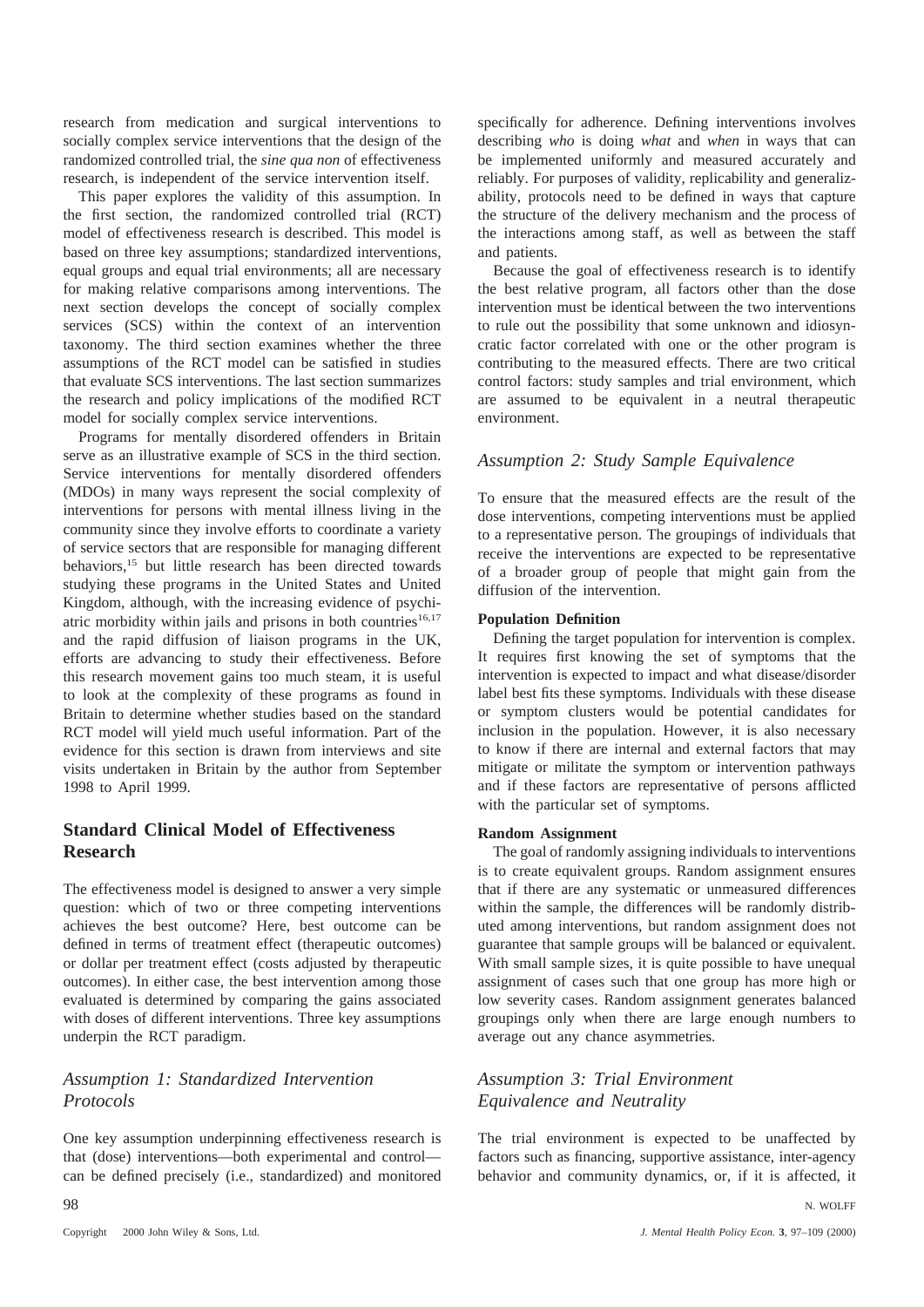is assumed that the effect is equivalent between interventions. Keeping the environments 'clean' and balanced between the groups ensures that only the interventions, as specified in the protocols, are producing the relative differences between the outcomes.

A simple pairwise\* RCT effectiveness model is shown in Figure 1. Effect1 and Effect2 can be uniquely attributed to Dose1 and Dose2, respectively, if Dose1 and Dose2 are uniquely defined and precisely and consistently implemented, Subject1 and Subject2 samples are identical, and the boxes representing the trial environment are equivalent. The relative results from a study based on this type of design can be generalized to other people equivalent to the sample characterized by Subject1 and Subject2 and to environments that are similar to the trial environment.

# **Real World of Services Effectiveness Research**

The RCT effectiveness model has appeal because it provides robust evidence on which clinical practice yields the best outcomes. Yet the utility of the model for services research depends on whether it can be adapted to the services area where the interventions are more socially complex. The first part of this section develops the concept of socially complex service interventions and contrasts it with the ideal clinical trial intervention, represented by a particular drug or surgical protocol. In the second part of this section, issues of intervention standardization and population definition and randomization, as well as environmental neutrality and equivalency (the assumptions of the RCT model), are reexamined in the context of socially complex services, as illustrated by interventions for mentally disordered offenders.

## *Structural Taxonomy of Interventions*

Interventions are produced using various types of inputs. It is, therefore, useful to begin by identifying the most commonly important inputs that help distinguish among



Figure 1. A diagram of a simple pairwise randomized controlled clinical trial (RCT) model based on hard boundaries between the intervention and the social environment

USING RANDOMIZED CONTROLLED TRIALS 99

types of intervention. They are: staffing arrangements, protocol specificity, subject involvement and environmental boundaries.

#### **Staffing Arrangements**

Interventions may be produced with varying numbers of staff, and staff of different skill types and motivation levels. The simplest staffing arrangement is one where there is a single staff member of a standardized skill level producing an intervention (e.g., surgical procedure or injection). This type of input is easy to standardize and replicate if it involves a professional whose skills are standardized by an accredited process (say, board-certified clinician, registered nurse or licensed social worker). Variation, in this simple case, relates to how motivated the staff member is to follow the intervention protocol. In contrast, more complex arrangements involve large numbers of differently skilled providers working together to produce an intervention. The concept of a 'team' is pervasive in socially complex services. However, like poetry, its interpretation is often highly idiosyncratic in terms of who is included on the team and how they work together. These interactional processes and the skills necessary to support teamwork are not easily standardized or professionalized through a certification or licensing process.

## **Protocol Specificity**

The protocol defines what will be done to or for the study subject and when this will happen. Protocols vary in their degree of ambiguity. Some protocols are very concrete: they specify, say, the type of medication to be given to whom and under what conditions and for what length of time. There is little leeway for interpretation. In cases of complex services, however, the protocol involves a generalized approach or style of interaction that is, by its nature, subjective in its interpretation and application. For example, protocols involving case management are less clear in their definition and application.18,19 Because case management is a process of interaction, how it is implemented will by stylized in part by the professional and personal characteristics of the staff.

#### **Subject Involvement**

Individuals choose to participate in research studies. Because there are often risks associated with new interventions, individuals must be willing to bear the costs associated with participation. Those who choose to bear the risks typically do so only because they believe they have a problem/illness and they see some prospect of being restored to greater function. Motivation to participate, therefore, is inextricably tied to subjects' belief in and insight into their illness, their understanding of the intervention's potential to alleviate aspects of illness, their willingness to bear risks and their desire to be healthy. Uncertainty in subjects' acceptance and understanding of their illness, and in their valuation of the intervention and its potential benefits increases complexity since those who may benefit most from the intervention may be least likely to participate. Evidence on resistance to treatment among persons with serious mental illness<sup>20</sup> and on treatment failure among

<sup>\*</sup> Pairwise comparisons are the most common form of effectiveness or cost effectiveness test. While it is possible to use these analysis techniques to compare more than two interventions, there is usually insufficient statistical power in most studies to compare more than two or three possibilities.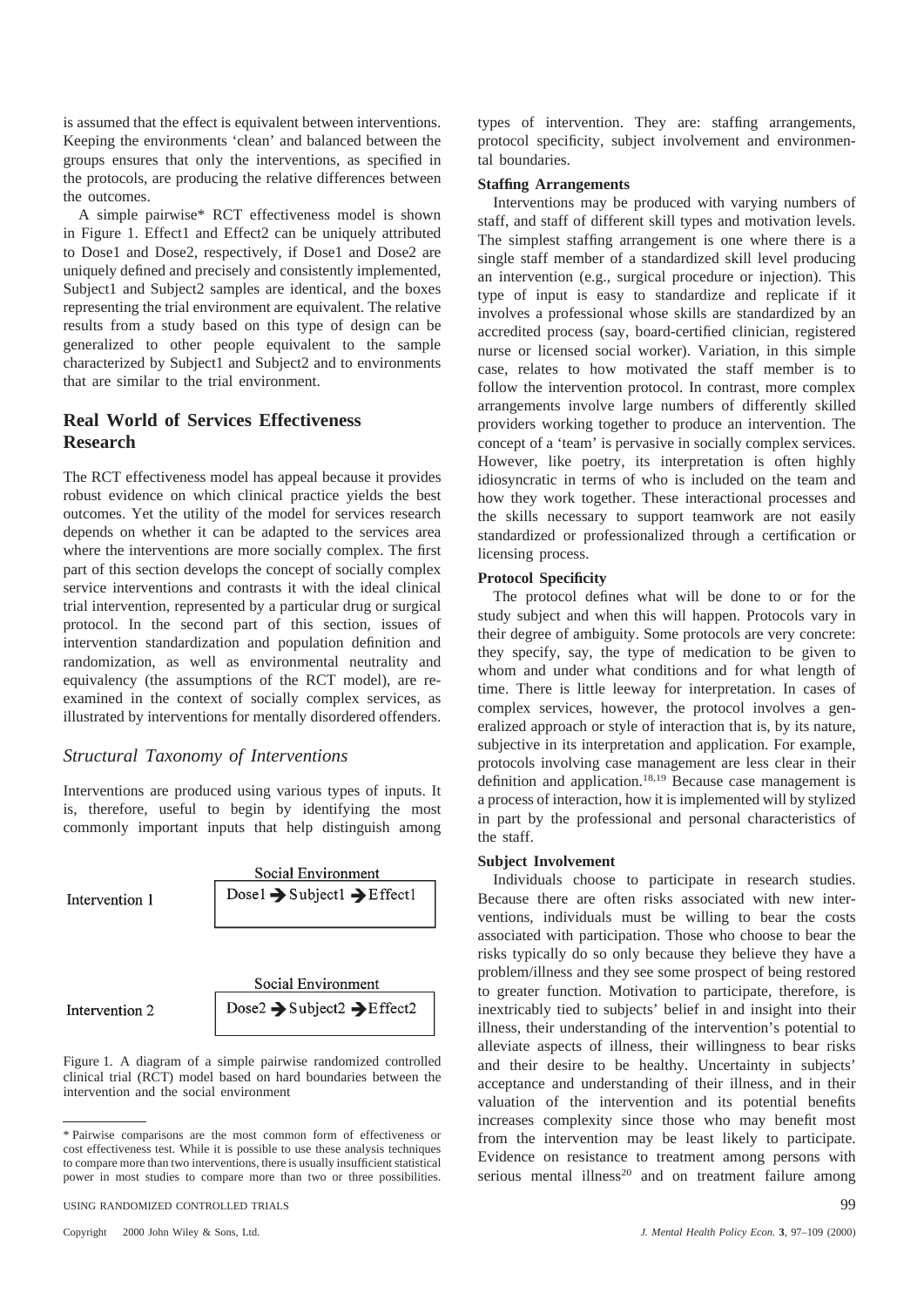persons with substance abuse problems $21$  suggests that motivational issues are likely to be more salient among persons with serious mental illness and substance abuse problems than those with physical illnesses.

## **Environmental Boundaries**

Environmental boundaries range along a continuum from hard to soft. Hard boundaries are those where the trial setting exists outside the broader social context and is itself unaffected by outside forces. Examples of hard boundary settings are structured therapeutic environments, such as hospitals or clinics, where confounding external effects can be controlled. In contrast, soft boundaries are those where the divide between the intervention setting and the social environment is permeable. This occurs when the intervention setting is within the larger social setting (say, the community) and each of the settings is directly or indirectly influenced by the other. Assertive outreach programs and jail/court diversion programs for mentally disordered offenders are examples of interventions with soft boundaries.

Table 1 shows the array of characteristics among the inputs that produce the ideal clinical intervention and the typical socially complex service intervention. The elegance of the *ideal clinical intervention* emanates from its simplicity, clearly defined and motivated populations, standardization, concreteness and independence, which when combined make this type of intervention easier to study and the findings more robust. *Socially complex service (SCS) interventions* are characterized by their complex and diverse staffing arrangements, ambiguous protocols, hard-to-define and unevenly motivated subjects and dependence on the broader social environment.

The structure of interventions, although presented here as a taxonomy, is best thought of as a continuum that varies between these two extremes: simple clinical and complex social services. The boundaries between these two types of intervention are not sharp ones. It is easy to imagine hybrid interventions (e.g., simple service interventions and complex clinical interventions) that have characteristics in common with both extreme types. Much of the value of the taxonomy, however, lies in its ability to differentiate among interventions along characteristics that are central to the key assumptions underpinning the RCT model. The task at hand is to determine whether these variations in characteristics threaten the robustness of the RCT model and, if so, whether new methodological approaches and tools are needed to assure the validity, reliability and generalizability of services effectiveness research.

## *Assumptions of RCT and the Characteristics of SCS: A Poor Match*

Recognition that socially complex services are dissimilar from simple clinical services raises the issue of whether the differences between the (extreme) service types affect the utility of the RCT framework to test the effectiveness of SCS interventions.\* If such differences do matter, it is important to know if there are any modifications that could be made to the traditional RCT design to enhance its utility for services effectiveness research. How particular characteristics of SCS interventions relate to the three key assumptions of the RCT model are discussed below. In cases where the assumptions are sufficiently challenged by SCS characteristics, remediable design recommendations are proposed.

## **Socially Complex Interventions and Assumption 1: Intervention Standardization**

SCS interventions have staffing arrangements and protocols that are hard to define and measure precisely. For example, SCS interventions for persons with severe mental illness typically include some form of case management. Yet case

Table 1. A structural taxonomy of types of interventions ranging between two extremes: ideal clinical interventions to socially complex service interventions

| Key inputs of interventions | Ideal clinical intervention                                                                                                                                    | Socially complex service intervention                                                                                                                                            |
|-----------------------------|----------------------------------------------------------------------------------------------------------------------------------------------------------------|----------------------------------------------------------------------------------------------------------------------------------------------------------------------------------|
| Staffing arrangements       | Single provider<br>Professional staff<br>Standardized expertise<br>Highly motivated staff                                                                      | Many providers<br>Mix of lay and professional staff<br>Non-standardized expertise<br>Differently motivated staff                                                                 |
| Protocol specificity        | Concrete and measurable                                                                                                                                        | Ambiguous and hard to measure                                                                                                                                                    |
| Subject involvement         | Illness/problem with low level of professional<br>uncertainty<br>High insight into illness<br>High understanding of benefits and and risks<br>Health is valued | Illness/problem with high level of professional<br>uncertainty<br>Variable insight into illness<br>Variable understanding of benefits and risks<br>Mental health has mixed value |
| Environment boundaries      | Hard external boundaries                                                                                                                                       | Soft external boundaries                                                                                                                                                         |

<sup>\*</sup> This is not meant to imply that the RCT model is 'ideal' or 'problem free' in its application to clinical services. As discussed by Feinstein<sup>22</sup> and others,<sup>23</sup> there are limitations associated with the application of the RCT model to evaluate drug and surgical interventions. The central point here, however, is that the characteristics of SCSs, as a rule, may inherently conflict with the underlying assumptions of the RCT design as applied in the clinical field, and as such it may be necessary to take additional steps to control for them within a modified design.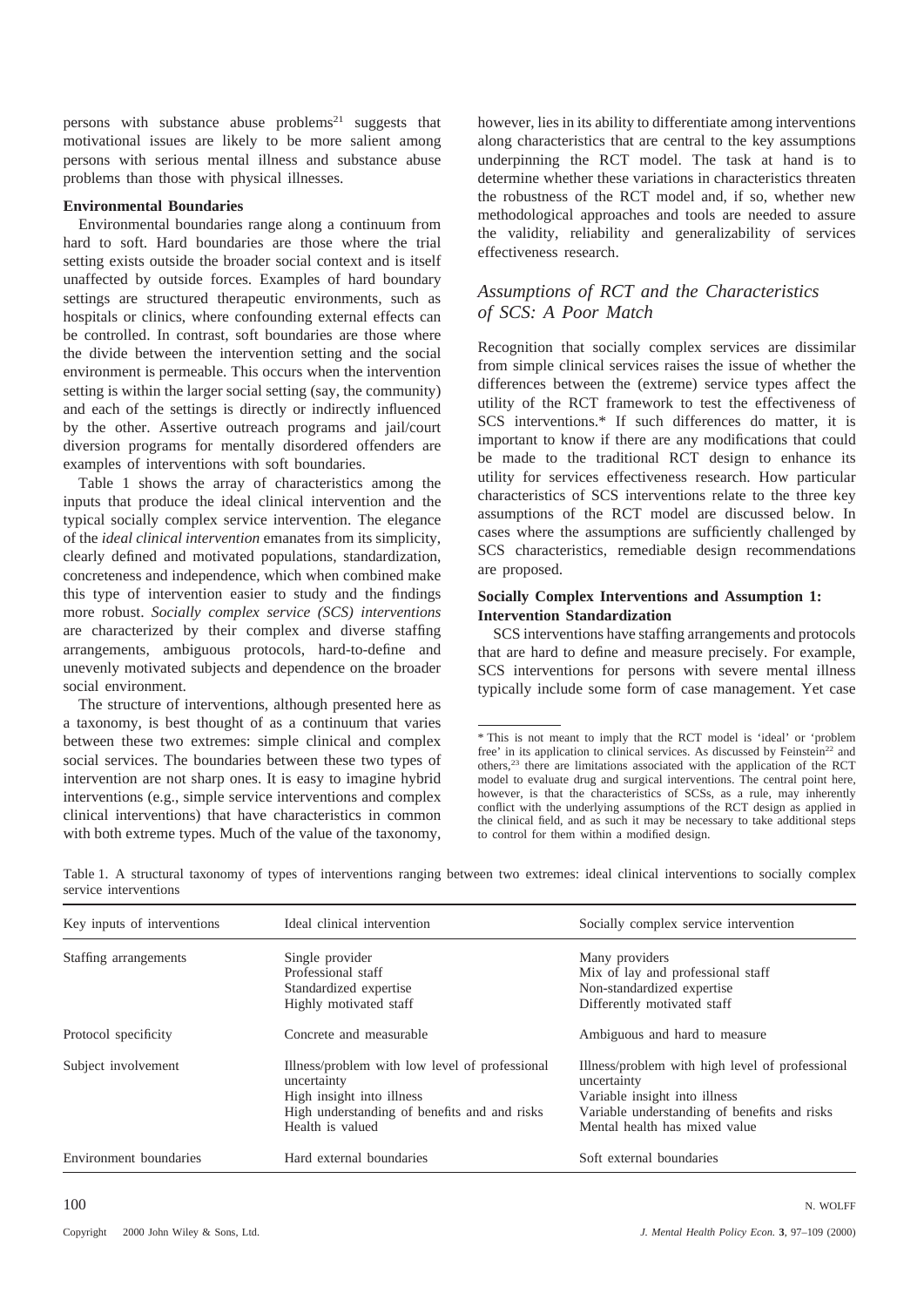management takes on different (i) philosophical principles, ranging from time-limited therapeutic management to longterm, holistic management and advocacy; (ii) organizational structures, varying from a one person, single agency approach to a multi-disciplinary, multi-agency team approach; (iii) processes of interaction and engagement, ranging from assertive to reactive—which also vary in their definitions; (iv) style of engagement, varying from impersonal and objective to personal and subjective, and (v) set of performance outcomes, ranging from outcomes that are quantitative—number of face-to-face contacts and referrals to the qualitative—building trust and rapport with clients. Standardizing the form of case management included as part of an intervention is challenging in part because it involves processes that are hard to discern and quantify.

This lack of precision makes it difficult to model the casual pathways of interventions, which is central to the RCT model.<sup>9,10</sup> Because an intervention can induce a variety of behavioral changes that produce both internal and external effects and because causality is assumed between the intervention and these effects, definitional or measurement ambiguity adds 'noise' to the model, which is likely to compromise the integrity of the connection between intervention and effects. For example, if the complexity of the intervention cannot be defined and measured precisely, there is a possibility that unmeasured and idiosyncratic aspects of the intervention may have an impact on measured effects either directly or indirectly through an interaction with a measured aspect of the intervention. By itself, having unmeasured and idiosyncratic characteristics affecting outcomes may not matter if the SCS can be replicated completely—measured and unmeasured features together. The problem arises when the SCS intervention is *unbundled* and described by its measured features but inferences about its *bundled* performance are attributed to the measured features, because if the highly effective aspects of the intervention are those unmeasured aspects that are associated with highly stylized characteristics of the staff, say their interactional style or level of motivation, there is no certainty that if the intervention, as defined and measured, is exported, it will render consistent effects.

Court liaison (or diversion) schemes for mentally disordered offenders are good examples of SCS interventions. Currently, there are approximately 200 liaison schemes in England and Wales.<sup>24</sup> However, because of the natural variation among these schemes, it is difficult to standardize and categorize their characteristics into meaningful models of liaison. These schemes share only one characteristic: they seek to identity offenders with mental disorders. They differ in terms of their staffing arrangements—the number and type of providers, their array of professional and interpersonal expertise and motivation. Similarly, their protocols are unclear and subject to change depending on the allocation of resources and the willingness of agencies to work together. Moreover, their protocols are typically defined in terms of concepts that are known for their ambiguity, such as 'risk or needs assessment', 'case management', 'multidisciplinary team approach', 'liaison', 'diversion' and 'interagency collaboration'.

This type of intervention is hard to specify and model. It requires first deconstruction of the ambiguous concepts into their constituent parts and then development of ways to separately measure them, but it also requires modeling how the separate parts of the intervention work together and separately to create a process that is expected to elicit a set of effects. The level of specificity needed in the model depends on the complexity of the intervention.

*Recommendation 1*. Services effectiveness studies need to define and measure the characteristics of each intervention with enough specificity and precision to assure that (i) causal connections can be drawn between the intervention and effects, (ii) it is accurately implemented and consistently operationalized and (iii) it can be replicated elsewhere.

## **Socially Complex Interventions and Assumption 2: Sample Equivalence**

Though central to the RCT model, creating representative and equivalent samples for SCS interventions is problematic for three reasons. First, SCS interventions often focus on populations that have multiple, co-occurring problems, each of which is difficult to define uniquely and with precision, which invites professional discretion. Second, the populations targeted for SCS interventions are often resistance to treatment and difficult to engage, complicating the recruitment process. Third, programs vetting SCS interventions are oft-times resistant to random assignment. Characteristics of the population, combined with features of the intervention, have important implications for the purported benefits of randomization, as well as for how one would ideally implement randomization. This point is illustrated by considering one such population, mentally disordered offenders.

*Population definition.* A prerequisite for good sampling is a precise and unequivocal definition of the population from which the sample will be drawn, but this condition is difficult to satisfy when the characteristics of populations are ambiguous. For example, defining the population of mentally disordered offenders is complicated by the fact that both the mental disorder and offender labels include a range of symptoms and problem behaviors. The label of 'mental disorder' may include any set of behaviors that meet DSM-IV criteria<sup>25</sup> or ICD-10 categories of diagnoses.<sup>26</sup> That is, it could include in the population any person with organic mental disorders, schizophrenia, mood disorders, neurotic disorders or personality disorders. Britain's Mental Health Act of 1983 complicates the definition of mental disorder by identifying four sub-categories ('mental illness', 'severe mental impairment', 'psychopathic disorder' and 'mental impairment'), defining all except the sub-category of 'mental illness' and adding the requirement of treatability.<sup>27</sup>

Ambiguity in the definition of a mental illness opens the way for discretion in the definition of the population. For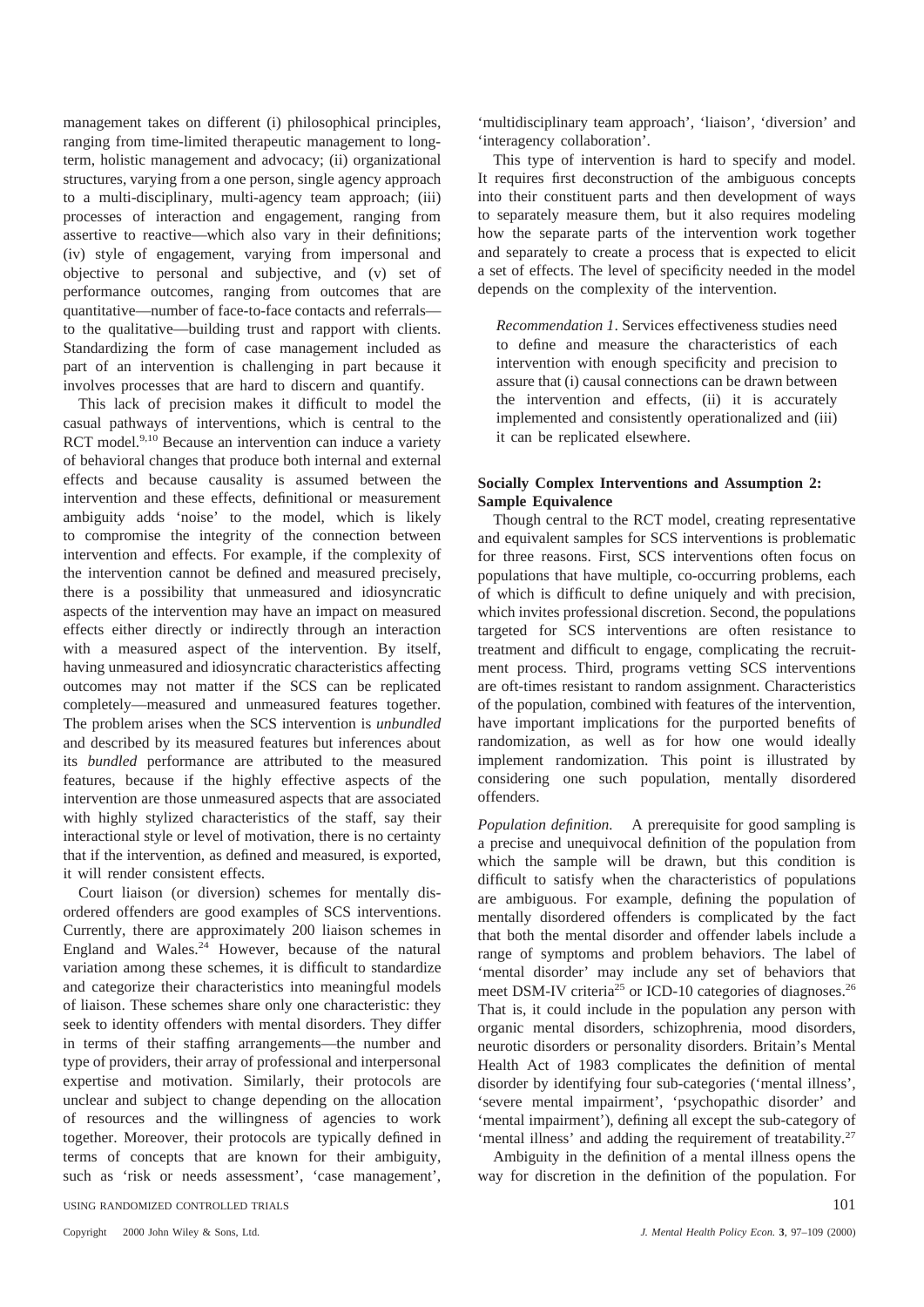example, according to the Mental Health Law of 1983, the population of mentally disordered offenders could include only those offenders who have mental disorders that are *treatable*. The treatability clause of the law limits the disorders to a particular interpretation of a therapeutic construct and invites professional discretion regarding which cases are treatable. However, defining a population of mentally disordered offenders is further complicated by the fact that different service systems in contact with offenders develop their own protocols for defining mental illness. For example, in Britain, the Prison Service defines mental illness according to the medical classifications of particular disorders as assessed by prison medical officers,<sup>28</sup> whereas the police tend to use the term 'mental disorder' as defined by the code of practice to the *Police and Criminal Evidence Act of 1984*, which considers whether persons 'cannot understand the significance of questions put to them or their replies'.

Definitional ambiguity can create tensions between researchers and service agencies, as the clinical definitions set by researchers, say using a structured clinical interview schedule, may not be consistent with mental health laws or the eligibility criteria of service agencies that guide the decisions of courts, prosecutors, and service agencies. Yet, setting definitional criteria by legal or administrative standards, which are themselves subject to interpretation, may contribute to the selection of an unrepresentative clinical population.

There is similar ambiguity in the definition of offender status. To acquire the offender label, an individual must show evidence of deviance, as measured by an encounter with law enforcement agencies. Again, the definition of deviance is fungible; it may include social deviance, such as vagrancy, disturbance of the peace and panhandling, as well as criminal deviance. In some circumstances, it may, however, be limited to offenses that involve violence or only those without violence. Alternatively, the population may be limited to those with mental disorder and offender labels that reside in particular locations, such as the community, jail or prison.

At least theoretically, the population of mentally disordered offenders is defined by the overlap area between two populations: mentally disordered and offender-level deviance. Yet because the boundary of each population is affected by methodological choices, both the size and characteristics of the conjoint population will change depending on the choice of definitional metrics (which may change by service system, locality and country).

Service evaluation studies of programs for mentally disordered offenders typically divide the full population by the following characteristics: *mental disorder* (e.g., severe mental illness, acute mental illness, personality disorder), *type of deviance* (e.g., non-violent or violent), *level of dangerousness* (e.g., low, medium, high) and *place of domicile* (e.g., community, jail or prison). For example, studies of court liaison programs focus on persons with mental disorders who are at risk of being criminally processed for their deviance. In contrast, police station liaison programs may limit their population to persons with any mental disorder who have been charged with particular types of non-violent offense, whereas evaluations of prison programs for personality disordered offenders target inmates with personality disorders. Each of these programs is defining a different sub-population of mentally disordered offenders for study.

*Recommendation 2.* The target population should be defined in terms of characteristics that clearly define the boundaries of the group. In the case of mentally disordered offenders, the boundaries would include the definition of mental disorder, type of deviance, level of dangerousness and place of domicile. The size of the target population should then be estimated in absolute numbers and expressed as a proportion of the broader population.

*Selection of subjects.* There are two parts to the selection of study subjects. The first is the definition of inclusion and exclusion criteria. In theory, inclusion and exclusion screens shape the characteristics of the study sample to the characteristics of the target population. Yet, if there is a high level of diagnostic or problem uncertainty within the SCS population, it may be difficult to develop screens specific enough to distinguish a true case from a false one. This relates particularly to the definition of mentally disordered offender. Because the inclusion criteria for determining a positive case of mental disorder and offender may be based on different metrics, information is needed on the validity and reliability of the metric used to define caseness for inclusion.

*Recommendation 3.* Any difference in the definition or measure of caseness between the study criteria and that used to estimate national prevalence figures (recommendation 2) needs to be explained and justified.

Exclusion screens are used to exclude persons who have characteristics that are not representative of the target population and that may confound the therapeutic pathway. This type of screen, while attempting to screen for the most representative sample for testing the intervention, could distort the sample in ways that make it less representative of the target population. For example, it is not uncommon to exclude mentally disordered offenders with co-occurring substance abuse problems from specialized programs. In some cases, the exclusion condition is written to exclude those individuals whose primary problem (which involves professional discretion) is substance misuse, whereas in other cases the substance abuse problem is expected to be treated prior to admission.

This is problematic for three reasons. First, evidence based on samples drawn from the rapeutic,<sup>29</sup> community<sup>30</sup> and prison/jail environments<sup>16,17</sup> shows significant co-morbidity between mental illness and substance misuse. Consequently, a large portion of the target population could be excluded. Second, the excluded group may be the more difficult to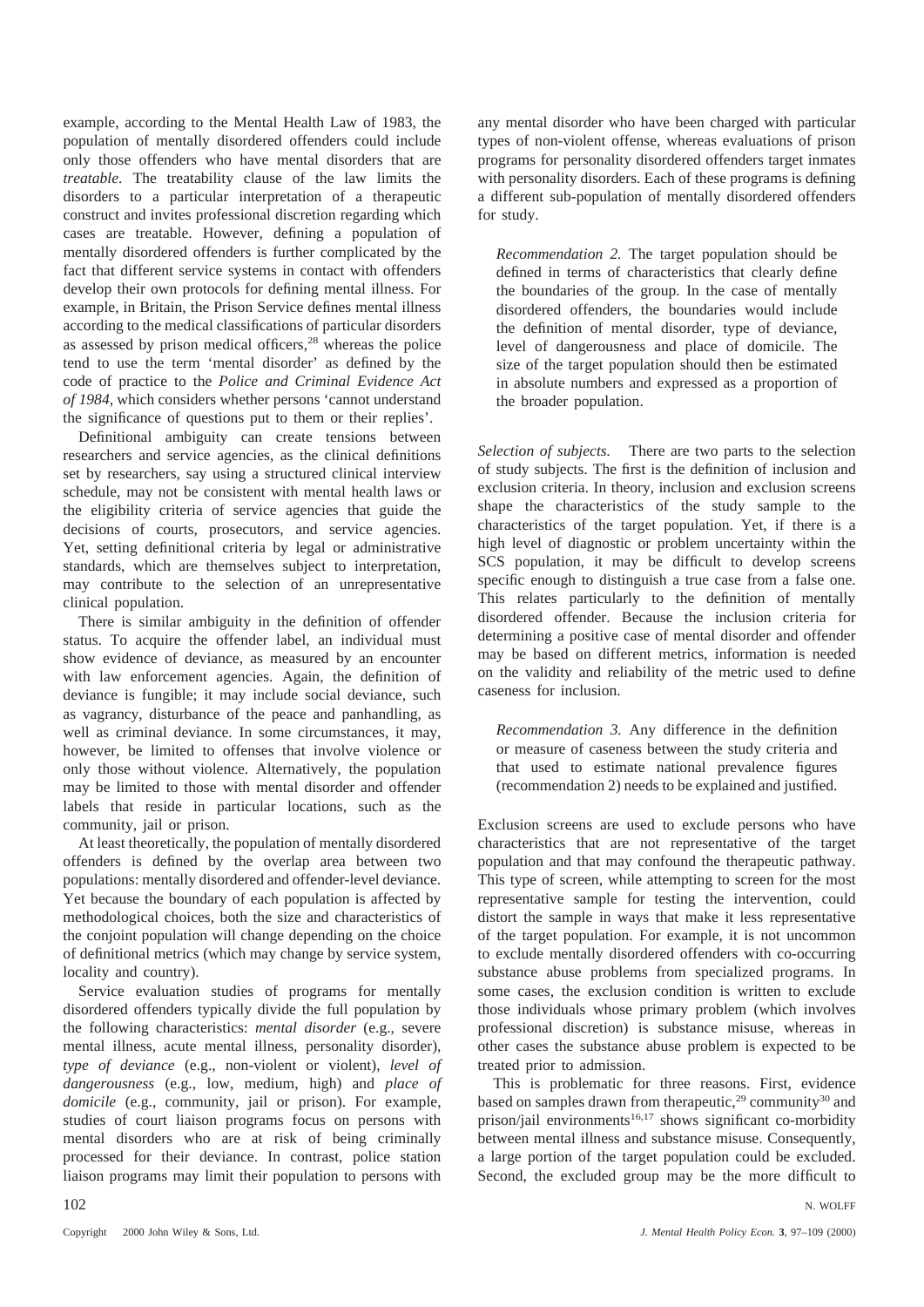engage and treat. It has been found that relative to persons with single disorders, persons with dual diagnoses are sicker,<sup>31</sup> less functional,<sup>32,33</sup> heavier service users,<sup>34</sup> less compliant with medication and treatment interventions<sup>35,36</sup> and have poorer treatment outcomes.33,37,38 Third, the excluded group may be precisely the one that generates the greatest societal costs in terms of violent offenses. Studies suggest that dual diagnosis of substance abuse and mental health is uniquely associated with more prevalent violent behavior.39–41

A wide assortment of selection criteria is used in studies of mentally disordered offenders. For example, studies of court liaison programs connected to regional secure units tend to focus on persons with psychotic disorders who (i) meet the criteria of involuntary commitment as defined by the Mental Health Act of 1983, (ii) have been charged with a crime and (iii) can be appropriately managed in a mediumsecure unit. Excluded from these studies are persons with personality disorder, persons who are not sectionable under the Mental Health Act and persons with mental disorders who have higher or lower security needs. Similarly, evaluations of the Grendon Prison therapeutic community (TC) program for personality disorders excludes those who are not psychologically motivated $28$  and have substance misuse problems. The evaluation of the Revolving Doors link worker scheme includes 'all mentally vulnerable adults in contact with the police' who (i) have unmet needs, (ii) are not currently connected with statutory services and (iii) are not considered dangerous.42 Since each of these programs is targeting a different sub-group of mentally disordered offenders, it becomes impossible to compare across evaluations to determine the relative effectiveness of different interventions, comprising the very goals that motivated the effectiveness studies.

*Recommendation 4.* Exclusion criteria should include cases that match the definition of the target population. That is, the sample should be equivalent to the target population on all characteristics that are significantly related to illness severity, level of impairment and service needs. If exclusion screens serve to change the sample in ways that alter the size and character of the target population, then the target population should be re-defined and comparative statistics (estimated in recommendation 2) re-estimated.

A second aspect of subject selection concerns voluntary participation: who wants to participate in the study? Because there is a distribution of cases around characteristics such as illness severity, functional impairment and other related problems, the ideal sample would replicate the distributional properties of the target population. The distribution of actual cases may be distorted by self-selection if only certain types of individual are willing and able to participate in the trial. Some biases may be generated because individuals who are identified by professionals as a true case may not agree with the professionals' assessment. In our core example, some individuals who are clinically assessed to be in the target population may not see themselves as mentally disordered and as such they may be unwilling to participate in a trial if offered the opportunity. This is in contrast to typical clinical trial where individuals have insight into their health problem and are willing to consider the risks and benefits of being restored by the intervention.

Selection bias is likely to be more problematic for studies evaluating services for persons with severe mental illness. Individuals who do not see themselves as mentally unwell are not likely to perceive or value the benefits of the therapeutic intervention. For example, medication compliance is a major source of preventable morbidity in the communitybased treatment of schizophrenia.<sup>43</sup> Yet over three-quarters of persons with psychosis are non-complaint with antipsychotic medications.44,45 Compliance with medication regimes is associated with attitudes toward treatment, insight into illness, presence of psychosis and substance use.<sup>46,47</sup>

Getting a random sample of mentally disordered offenders to participate in a study is even more complex than for studies of other individuals with mental illness. Again, offenders may not agree to participate because they do not define themselves as being either psychologically unfit or mentally disordered. Moreover, because of the stigma associated with being a 'nutter' within the prison, offenders may be motivated to hide their mental health problems and resist any effort to reveal them. In addition, voluntary participation may take on a different meaning in services trials with mentally disordered offenders subject to correctional supervision. Participation in service trials may be tied to other valued benefits such as early release or dismissal of charges. These ancillary benefits may differently motivate offenders, with those with more serious offenses being more inclined to view the benefits favorably. For these reasons, those who do agree to participate in services trials may be systematically different from the target population.

Selection bias is typically measured by comparing the characteristics of the study sample to the sample invited to participate in the study, but this begs the question of what the salient characteristics are on which samples should be compared. Saliency here must be defined in terms of characteristics that relate to behaviors targeted for impact by the intervention. It may be that such comparisons require information about medication compliance, prior treatment, substance dependency, criminal offense and prior criminal history. However, comparing the samples on meaningful attributes such as these is problematic because individuals who refuse to participate may not be willing to reveal or give permission to access information necessary to make appropriate comparisons. In the absence of information on relevant attributes, comparisons are frequently made on observable or known attributes such as gender, race, age or diagnosis. Finding no detectable differences on these attributes may, however, be misleading. For example, in one study of an assertive community treatment program, selection bias was investigated in two ways. The first compared the diagnosis, age, gender, race and marital and employment status between the full and study samples. No statistically significant differences were found between participants and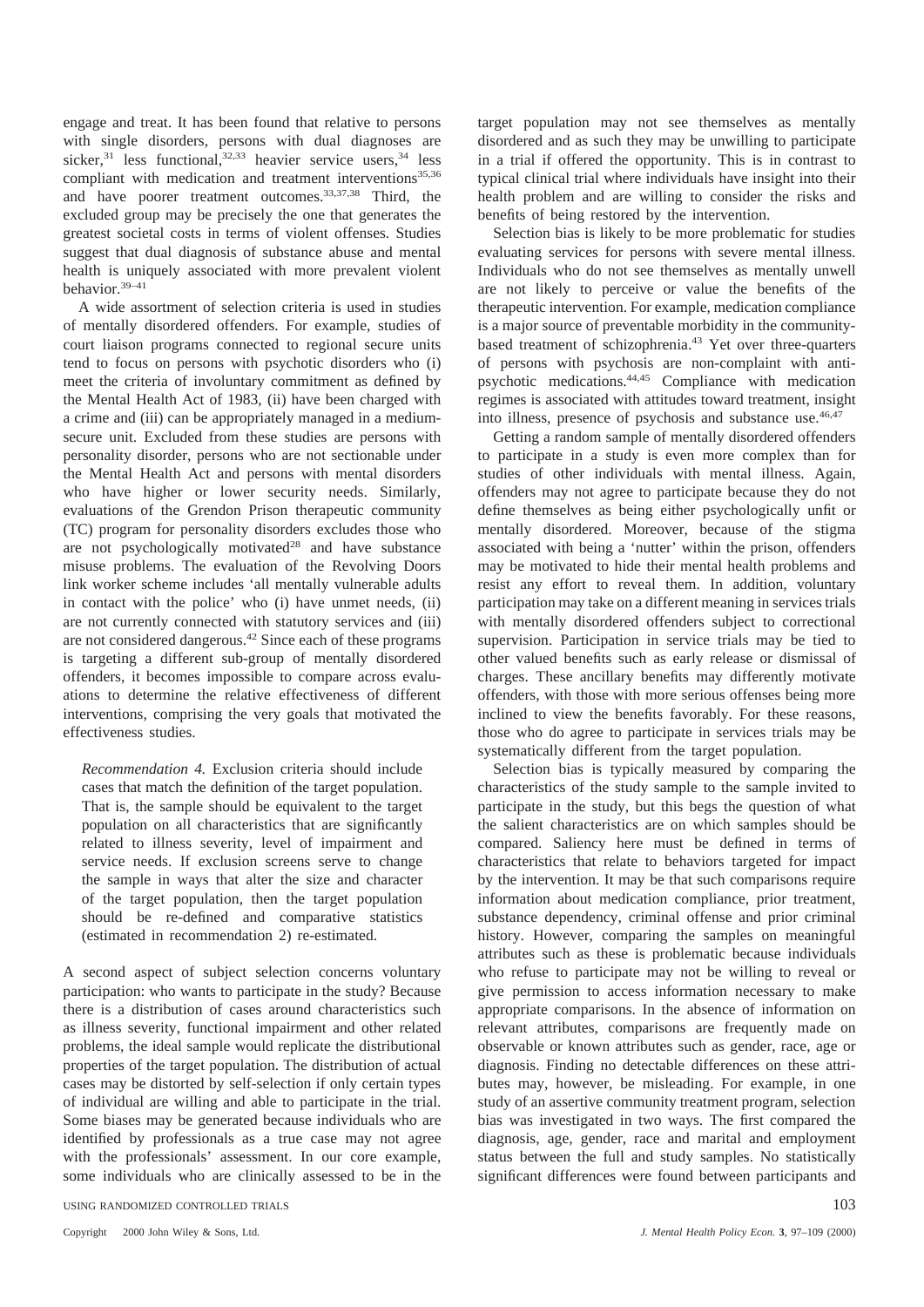non-participants. However, the second method revealed significant differences between participants and non-participants in terms of criminal justice activity. Those who refused to participate were more likely to be arrested.48

*Recommendation 5.* Tests for selection bias should be based on attributes that are correlated with behaviors that are at the center of the services intervention.

Because some subjects may agree to participate but eventually leave the study for reasons that are unrelated or related to the intervention, it is vital that similar tests for bias be conducted on the final groups of clients who complete the full intervention. For example, the TC program at Grendon Prison for personality disordered offenders has an average attrition rate of 20 percent (personal communication with Director of Research at Grendon Prison, 24 March 1999). Attrition occurs because offenders choose to leave voluntarily or because they have violated a rule and are expelled from the program. The overall performance of the TC program may be biased upwards if, compared to those who leave the program, those who remain involved are significantly better suited for change.

*Assignment of subjects.* Random assignment is the gold standard of the RCT model. Effectiveness evaluations of programs for mentally disordered offenders rarely use random assignment to groups.28,49 Rather, effectiveness is implied by improvement on key performance indicators (e.g., referral rates to services, engagement with social and health services, reduced rates of hospitalization or recidivism). Sometimes the key performance indicators are compared to matched or statistically constructed control groups of mentally disordered offenders that are not part of the intervention. Although such information is commonly reported, it is of questionable value. Descriptive statistics on lone interventions begs the question of whether the performance indicators would have been the same without the intervention—there is no way to prove added effectiveness without a comparison group. Yet, similarly, *ad hoc* comparisons with other groups of mentally disordered offenders draws into question the equivalence of the groups being compared—are the results different because the groups are different?

For example, there have been a number of evaluations of the therapeutic community at Grendon Prison. Inmates with personality disorder (as defined and certified by a prison medical officer) are admitted to Grendon if they are (i) serving a sentence of three years or more, (ii) in the later phase of their sentences, (iii) recommended by the prison medical officer, (iv) motivated to be involved in therapy, (v) psychologically minded, (vi) willing to accept responsibility for their offence, (vii) average or above average intellectual functioning, (viii) competent in English, (ix) drug free and (x) not on anti-psychotic medication. These criteria are met by roughly 400 of the estimated 30000 sentenced inmates with personality disorders in prisons in England and Wales. Reconviction rates for inmates admitted to Grendon Prison have been found to be lower than those in a matched general prison sample. $50,51$  The favorable results associated with the TC program at Grendon may be explained in part by the screens that only include inmates with above average scores on characteristics that predict treatment outcomes and in part by the comparison group which is drawn from the full prison population and matched by characteristics such as age, offense type and sentence length. But because the program screens for factors that may predict future outcomes, such as intelligence, motivation and willingness to accept responsibility, a randomized services trial would be appropriate to sort out the apples and oranges problem and to shed a reliable light on relative effectiveness.

There are two explanations frequently given for not using random assignment in evaluation studies of programs for mentally disordered offenders. The first focuses on issues of ethics. Randomization necessitates denying half of the sample access to a potentially superior intervention, giving them instead usual care. Because the usual care to which the other half would be assigned frequently amounts to no care, there is a non-trivial possibility that the behavior of individuals in the control group may deteriorate to a level that threatens their functioning and well-being, as well as that of society. This explanation, however, assumes that usual care is static and cannot be altered in ways that are consistent with appropriate and reasonable standards of care without replicating the characteristics of the experimental intervention. It is customary in clinical trials to make both groups better off by guaranteeing the control group a level of care that is consistent with good practice and the experimental group a possibility of better care but with risks.

The other explanation for not using random assignment is practical in nature. It has been claimed that there are too few cases for randomization, the staff is unwilling to withhold the experimental intervention from clients, agencies are unwilling to stylize an improved version of usual care, there is insufficient funding or there is lack of interest. These practical issues constrain the ability to appropriately test for effectiveness, and raise the broader and more relevant question of whether effectiveness evaluations should be diffused to the operations level—a practice encouraged by UK policies.

*Recommendation 6.* Random assignment is a necessary condition for proving the effectiveness of services interventions. Non-randomized *in vivo* studies produce unreliable and potentially invalid results, unless all preexisting and expected differences that are likely to impact outcomes can be controlled between groups.

Developing a sensible randomization strategy, however, is not as straightforward as the standard RCT model would seem to suggest. Randomization to group must incorporate information about the distributional characteristics of the full population and how they relate to the characteristics of the therapeutic intervention. For example, the Netherlands has a special detention and treatment program (referred to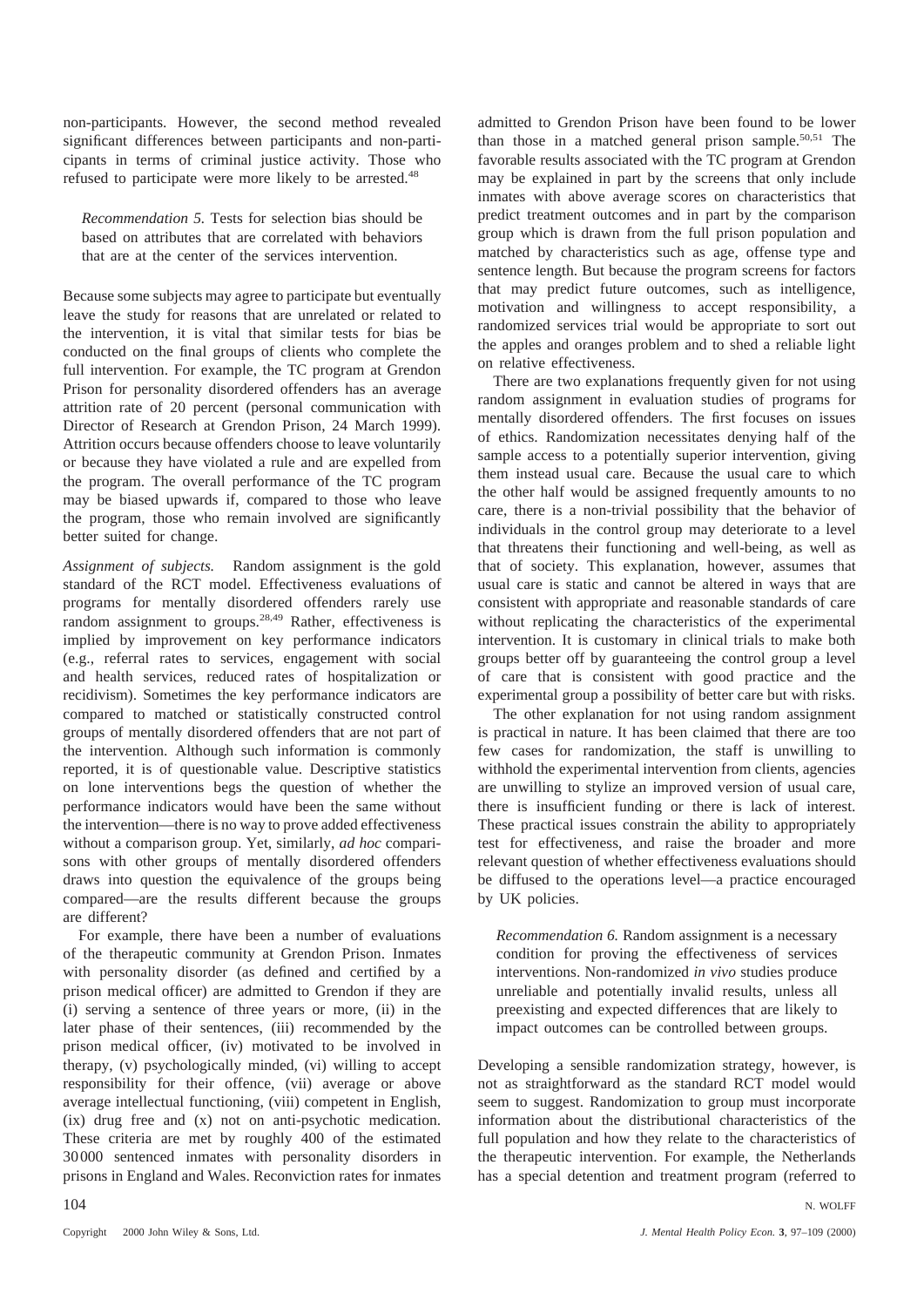as 'TBS') for mentally disordered offenders who have committed serious violent crime.<sup>52</sup> The TBS program is comprised of six TBS clinics that manage roughly 1000 patients. Each clinic offers a unique therapeutic environment, each of which has been stylized to the needs of particular types of patient. TBS patients are not randomly assigned to the six clinics; rather, after a period of observation, patients are matched to the most appropriate clinic by the clinical staff of the Meijers Institute. Because the patients are judged to be clinically different in their behaviors and needs, it is not feasible to make comparisons across the six clinics. Similarly, it would be inappropriate to disregard the information about their differences and randomly assign them to the different programs on the same principle that it would be inefficient to randomly assign cars of different makes to different specialty repair centers.

In cases where there are therapeutically meaningful differences within the population, a segmented randomization strategy is appropriate. This involves first categorizing the patients by behavior and need and then randomly assigning them to a set of competing programs designed to manage particular behaviors. A segmented randomization strategy answers the question of which model is best for a particular type of patient, whereas the unsegmented randomization strategy answers the question of which model is best for all. A model that is best for all may be less effective than an array of programs that is best for particular types of patient if specialization of care increases the average therapeutic effect for each group or if the pooling of undifferentiated patients in the non-specialized model lowers the therapeutic effect for particular groups of patients.

*Recommendation 7.* A segmented randomization strategy is appropriate if there is a preponderance of clinical or empirical evidence indicating that there are meaningful therapeutic subgroups within the target population and that these groups differ systematically in their complex of service needs and their responsiveness to treatment approaches.

## **Socially Complex Interventions and Assumption 3: Environment Equivalence and Neutrality**

Compared to simple RCTs of drugs or surgical procedures, the design of 'clean and equivalent' environments for SCS trials is highly challenging. Three factors commonly represent the most substantial barriers to the assumption of equivalent environments.

*SCS interventions have soft boundaries.* It is typically assumed in clinical trials that the trial environment is independent of the social environment (as shown in Figure 1) and that the characteristics of the trial environment are under the direct control of researchers. These assumptions rarely hold for services trials. (See the randomized services controlled trial (RSCT) model in Figure 2.) More likely than not, the dose intervention influences the social environment (labeled by arrow ➀), and the social environment influences the dose intervention and the behavior of the subjects



Figure 2. Diagram of the randomized services 'controlled' trial (RSCT) model that shows the interactions that arise when boundaries are permeable between the intervention and social environment

(labeled by arrows ➁). If there is no hard boundary between trial and social environments, it is unclear to what extent (i) the magnitude of the absolute effects is due to the services intervention, the social environment or the interaction between the two and (ii) the difference in the relative effects between two programs is attributable to the differential impact of the social environment on the interventions.

Even with random selection and assignment of subjects, SCS trials may not be able to distinguish the most effective program (in isolation from the social environment) or tell us why an intervention was or was not effective. Ideally, one would need to randomly assign *programs* to environments. To do this, it would be necessary to identify the relevant features of the environment across which randomization will occur, in a manner parallel to that discussed earlier for individual subjects.

Services interventions have permeable boundaries in part because they are conducted in the community and are, therefore, part of it, in part because the intervention is attempting to affect the coordination of services delivered in the community to a particular group of users, and in part because the intervention draws on the resources in the community to 'dose' the user. For example, one of the primary goals of court liaison schemes is to connect mentally disordered offenders with an array of statutory services. Some court liaison schemes achieve this goal by way of multi-disciplinary teams comprised of representatives from various statutory agencies (e.g., health, probation and social services). Likewise, liaison programs based in prisons, like the Wessex project,<sup>53</sup> strive to engage released inmates with statutory services and to build collaboration among health, criminal justice and social agencies. These interventions cannot be effective without shaping and building the social environment within the community. In turn, interventions are shaped by the financial, social, and organizational characteristics and pressures that define the social environment, by the availability of resources in each of the local agencies and by the history of inter-agency relationships that influence their willingness to work together.

*Recommendation 8.* Evaluation studies need to characterize the social environment in ways that facilitate inter-study comparisons and to measure how the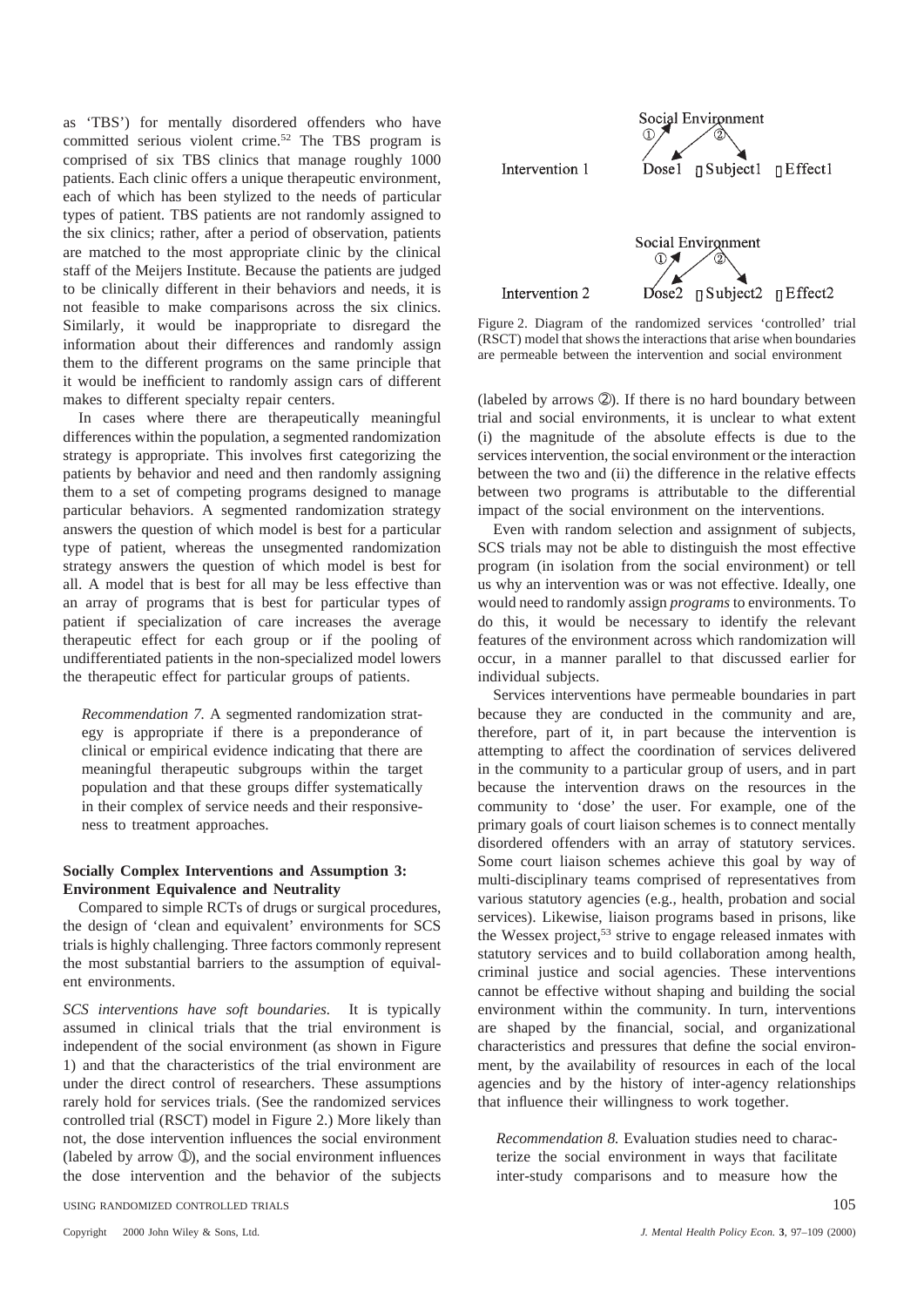social environment interacts with the experimental and control interventions.

*Implementation is influenced by local conditions.* Although the design of an intervention may be theoretically driven, the way it is eventually implemented into practice depends heavily on local conditions. Unlike medical interventions, SCSs for mentally disordered offenders draw on resources from and the cooperation of agencies located within criminal justice, social services and health systems. For example, the success of liaison interventions depends in part on the level of social support and trust (i.e., macro-level social capital54) that exists among the key staff of agencies affected by the innovation. Innovative partnership interventions are more likely to be successful (dominate the usual uncoordinated approach) in those communities that want to work together. Indeed, these are the communities that typically apply (selfselect) for experimental funding and that can produce letters of inter-agency support that are typically required before experimental funding is granted. This type of supportive local environment is biased against the control intervention and produces a non-neutral and non-equivalent therapeutic environment for the trial. That is, even if the experimental intervention is found to be more effective in this community, it may not be effective or cost-effective in another community because the environmental complex necessary to produce the results is absent. Moreover, this may suggest that the community itself may actually produce the effects that are attributed to the experimental intervention (which relates back to recommendation 1).

By contrast, interests of some local agencies may produce responses that undermine the performance of partnership building interventions. One of the goals of court liaison schemes is to identify people with mental disorders and to connect them to the appropriate mental health services in the community or hospital. These programs, in essence, create work for the health care sector. Local providers may resist the rise in demand for their services by frustrating the efforts of these schemes. This can be achieved by erecting administrative and statutory barriers that impede communication among liaison workers and local providers. For example, protocols for sharing medical or criminal history information with liaison workers may be written such that only particular information will be revealed to liaison workers with medical qualifications and only after they have submitted a request in writing and with appropriate authorization from the study subject. Slowing down and restricting the flow of information, through the strict enforcement of privacy laws, inhibits the referral process and retards the effectiveness of the intervention.

Even if a neutral and equivalent environment could be created at the beginning of an experiment, there is no guarantee that it would endure. Social environments are both complex and dynamic. This is particularly true in contemporary Britain, where New Labour has advanced a whirlwind of directives and new policies that are changing the way health, social and criminal justice services are organized and delivered, but rapid change is equally found in the US with the privatization of the public sector (e.g., jails and prisons) and the transformation of the health care system with the rise of managed care. Because the social environment is an integral part of the trial environment, changes within it may alter the relative performance of either intervention in ways that may have a differential impact on their effectiveness. Consequently, programs that were once effective (either relatively or absolutely) may no longer be effective because the local conditions have changed in ways that inhibit their performance or enhance the performance of usual care.

*Recommendation 9.* Evaluation studies need to define and measure local conditions, including levels of social capital, protocol arrangements, changes in service funding or organization and inter-agency staffing, that may interact with the experimental or control interventions. These factors need to be measured and monitored over the duration of the study.

*Dose interventions are shaped by practical issues and personality factors.* Experimental programs, by their very nature, are new and must be introduced to an existing social environment. Because new court liaison programs build on and feed off what already exists, how these programs are launched can affect their reception by the social environment and their eventual performance. For example, staff who are expected to make things work between systems are generally more effective when they have good relations with their colleagues on the other side. Having staff with reputations for being responsible, competent, trustworthy and pleasant and who are professionally well connected (i.e., micro-level social capital) may be the most vital part of an intervention. The development of micro-level social capital may be hindered if interventions are installed in ways that create physical or social distance among inter-agency staff.

The location and characteristics of accommodations for new programs can produce both physical and social distance. Opportunities for building rapport are reduced if the new program workers are placed in accommodations far removed from other professionals with whom they would need to work. Similarly, if the accommodations are superior for the new program or the staff is better resourced, resentments may form against the new program because it has advantages not extended to staff of collateral agencies. Such resentments are likely to be compounded if the new staff is seen as having more independence and less accountability. Although social and physical distance may be created in different ways, their effects are the same—to isolate the workers of the experimental program.

*Recommendation 10.* The effects of social and physical distance between the experimental intervention and collateral staff need to be examined to determine if local conditions shape the daily operations of control and experimental interventions in ways that are unique to setting and unequal to intervention.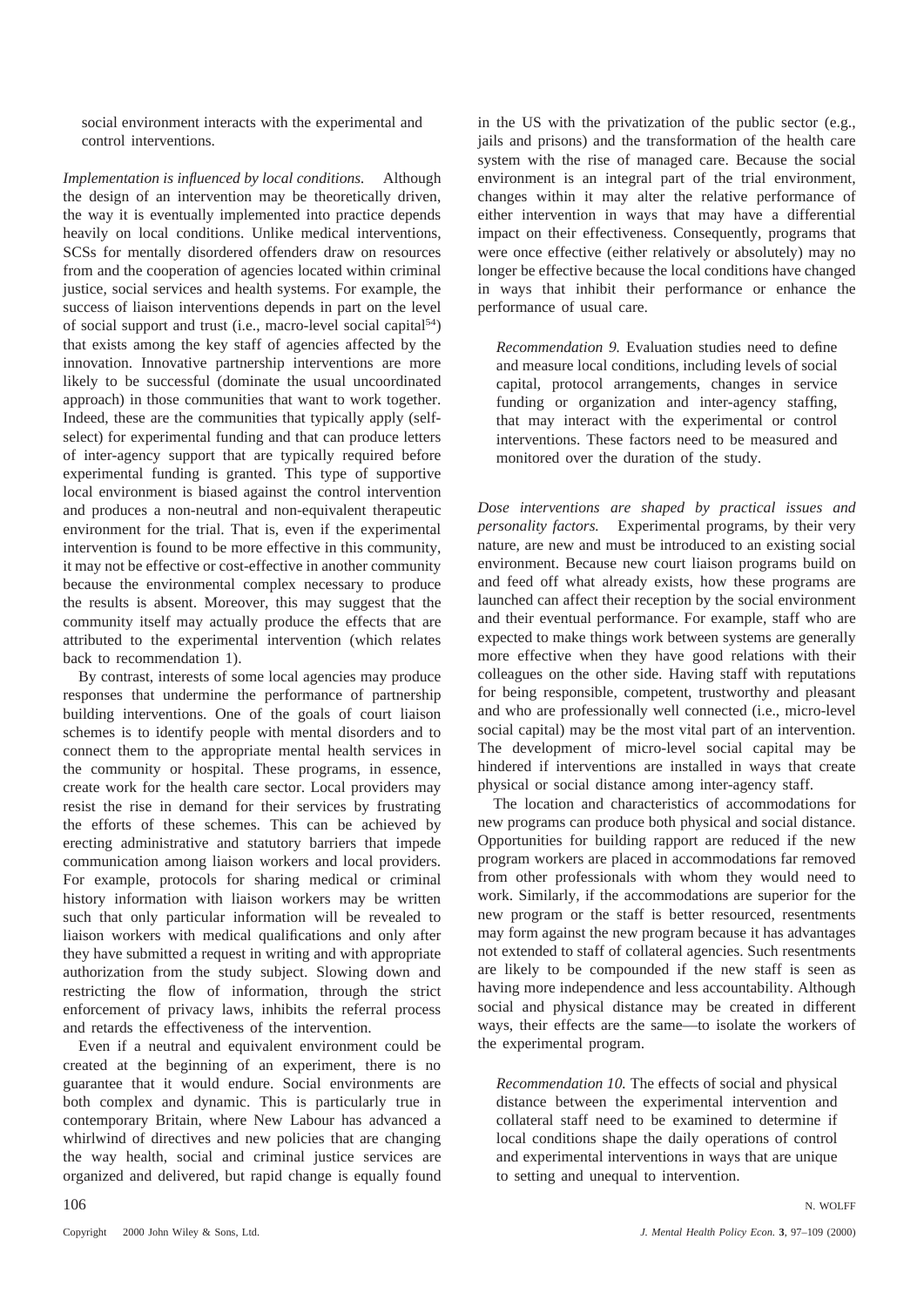# **Best Practice Guidelines for Services Effectiveness Research**

Can effectiveness research based on the simple randomized controlled model yield valid, reliable and generalizable findings when it is applied to services that are socially complex? The best answer is: probably not without major design innovations. These services, by their nature, violate the assumptions underpinning the RCT design in ways that, even with random assignment, produce 'noise' between the dose and the effect, and the sample and the population, that threatens the validity, reliability and generalizability of findings. At a minimum, the simple RCT paradigm needs to be replaced with a more complex RSCT design that mirrors the complexity of services interventions. This new design would seek to minimize the distorting effects of ambiguous protocols and staffing arrangements, selection bias related to the population, sample and site and unmeasured variable problems associated with endogenous variables, which typically have been treated as exogenous. Yet, even with the recommendations proposed herein for restructuring the randomized controlled design, there are three important issues that will continue to challenge the utility of effectiveness research of socially complex services.

# *Issue 1: Selection Bias and Generalizability*

Biased selection of populations, samples and sites have a direct impact on the generalizability of findings from trial to the real world. The challenge for researchers is to prove that their research samples and environments are representative of real world situations. Whether representativeness can be achieved depends critically on the role of factors such as professional discretion and motivation on individual and site participation. These factors may exert distorting effects that result in the creation of research samples that are non-representative of real world situations. Random assignment does not correct for this type of selection bias. Studies based on non-representative samples and environments will produce valid inferences but inferences that do not generalize to anything that exists in the real world. Whether research based on non-representative samples should or could inform policies that seek to shape best practices is arguable on clinical and economic grounds.

# *Issue 2: Unmeasured Variables and Validity*

An incorrectly or selectively specified intervention is likely to produce invalid inferences about effectiveness. That is, if critical aspects of the protocol, staffing arrangements or social environment are left unspecified and unmeasured and these aspects are vital ingredients of an intervention, inferences about effectiveness may be falsely attributed to the known structural factors that have been specified and measured. While the bundled intervention may be more effective, it may, in practice, prove to be ineffective or

USING RANDOMIZED CONTROLLED TRIALS 107

inefficient if diffused in ways that replicate the known structural design but lack that vital interpersonal process or contextual variable that produces the superior effects. One way to minimize the effects of unmeasured variables is to add a comprehensive qualitative research component to services effectiveness research.

## *Issue 3: Endogeneity and Reliability*

The ability to 'control' the boundaries of an intervention is essential for a randomized controlled trial. Yet, for socially complex service interventions, 'control' is very difficult since the social environment is part of the trial intervention. Even if the effect of the social environment can be defined and measured, it draws into sharp question whether the individual patient focus of the randomized controlled study is correct. That is, if the environment matters, then it may be necessary to implement a two-level structural design for the trial, with environmental conditions being the first level and individual patient the second. But, before this type of design could be used it would be necessary to know what features of the social environment influence effectiveness and whether these features could be replicated in other communities. If community factors are highly stylized and unique to place, it may be impossible to identify representative sites that could generate reliable inferences regarding effectiveness. Moreover, if environment does matter and the critical factors within the environment change as a result of policy changes, the effectiveness performance becomes unpredictable. The more dynamic the social environment the less reliable will be the inferences of randomized 'uncontrolled' studies, and the less useful will be results from randomized controlled studies.

## **Conclusion**

This paper has focused on the problems and challenges associated with applying the simple RCT model to services that are socially complex. The recommendations suggested herein seek to strengthen the RCT design in ways that will improve the utility of SCS study findings. Such improvements, however, come at a price: an increased level of research effort and funding necessary to study the effectiveness of SCSs. At a minimum, the design of single site studies must broaden the scientific lens to monitor the possible effects of social environment, local conditions and social capital on outcomes. If these variables are found to be significant contributors to the production process, then a strong argument could be made for funding fewer, larger scale multi-site SCS trials, using a two-tier sampling design that incorporates these external factors in the site selection process. While there are a growing number of multi-site trials under way in the US, such as the Substance Abuse and Mental Health Services Administration funded effectiveness study of nine diversion programs located across the country, the underlying sampling designs are still single tier, reliant on sites' willingness to participate and insensitive to the possible effects of site on outcome. Researchers and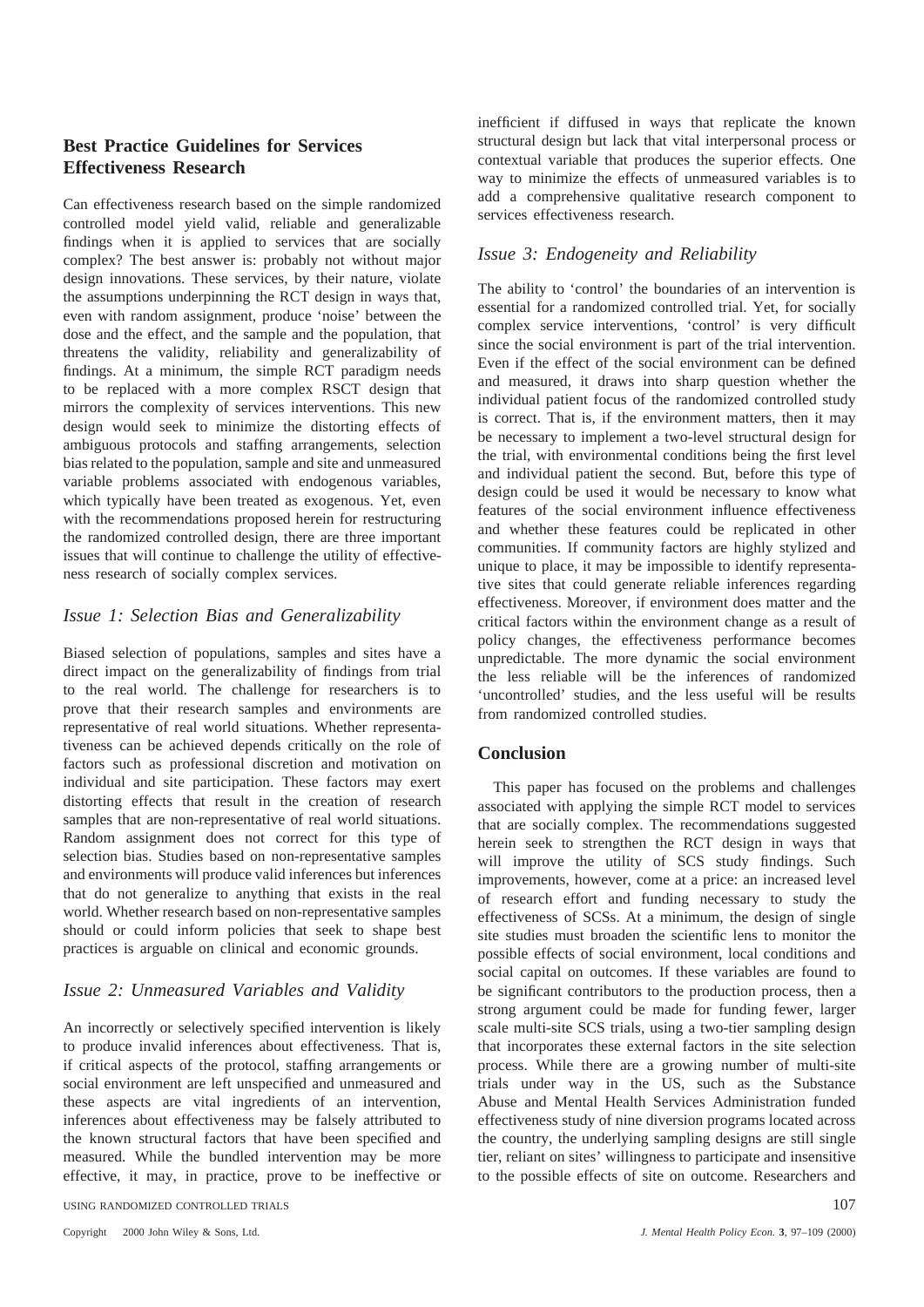funders must accustom themselves to a more complicated research design of SCS evaluations if they are to achieve the desired outcome: meaningful information to guide best practice. However, it is important to note that even with the suggested modifications to the RCT model proposed here, there will still be uncertainty to the findings. The objective here is to enhance the performance of RCT design, not to eliminate error, which is unrealistic, as well as naive.

Although the goal here is to raise the performance standards of the RSCT design, it is appropriate to question whether this outcome could be realized at a lower cost by using some alternative design. There are three possible options. First, efficacy studies could be substituted for effectiveness trials of SCSs. While this has theoretical appeal, it lacks practical utility since SCS interventions, by design, are part of the complex 'real' world, as they seek to change the community conditions in ways that will better serve the needs of persons residing there. Creating the efficacy condition of an 'ideal' noise-free environment would require, in the case of SCSs, artificially simulating the nature and complexity of the community. Whether this type of artificial modeling could be created is doubtful, but, even if it could be, the meaningfulness of these more internally valid results is more dubious as the community becomes less 'real'.

The next option is meta-analysis, which basically identifies the 'average of the average'<sup>55</sup> results from effectiveness trials. That is, it is expected that by averaging across the various trials the dominant finding will emerge once statistical methods have been introduced to control for inter-study variation. Implicitly it is assumed that the 'noise' within and among studies will wash out, but whether this happens depends again on the design of the individual studies. Metaanalysis is effective only if the individual studies measure the characteristics of confounding factors that interact with the intervention and information on these factors is reported.<sup>23</sup> The selection bias, unmeasured variables and endogeneity problems noted above limit the ability of meta-analysis to identify and measure the sampling and community effects on average findings. However meta-analysis would become more useful if unmeasured variables were measured as proposed in recommendations 2, 8, 9, and 10.

The quasi-experimental (Q-E) design, the last option, faces the same challenges as the RCT design, although these challenges are magnified by the 'naturalistic' attribute of the Q-E design. The primary challenge of the Q-E design is to statistically 'control' for all the confounding factors within the naturalistic settings and samples so that average differences can be attributed to the intervention. Here, again, the issues of unmeasured variables and selection bias become central to the statistical analysis. Even the most sophisticated Q-E studies are greeted with skepticism because of the difficulty of proving causation when there are so many ways in which the comparison groups may differ, as well as be affected by unmeasured factors, which cannot be adequately controlled for by statistical methods.

In conclusion, it remains an empirical question whether services effectiveness research can rely on the randomized controlled trial paradigm for valid, reliable and generalizable results. What is certain, however, is that the traditional design used to test the relative effectiveness of simple clinical trials is inappropriate for socially complex services, and that alternative options to the RCT are unlikely to perform any better. Our best hope still rests with the RCT design but with stylized modifications that will make each study more time-consuming and expensive. Without these modifications, we may, through our best but biased research practices, discover that the best effectiveness evidence yields ineffective or inefficient practice guidelines.

#### **Acknowledgements**

This research was supported by an Atlantic Fellowship in Public Policy, which is funded by the British Government.

#### **References**

- 1. Department of Health. *The New Approach to Social Services Performance*. Department of Health: London, 1999.
- 2. Department of Health. *Modernising Health and Social Services*, No. 13929. Department of Health: London, 1998.
- 3. Department of Health. *Modernising Mental Health Services, Safe, Sound, and Supportive*. Department of Health: London, 1998.
- 4. Department of Health. *The New NHS: Modern, Dependable*. Department of Health: London, 1997.
- 5. Peckham M. *Research for Health*. Department of Health: London, 1993.
- 6. HM Inspectorate of Probation (HMIP). *Strategies for Effective Offender Supervision*, Report of the HMIP What Works Project. Home Office: London, 1998.
- 7. Home Office. *Home Office Circular 38/1998: Crime and Disorder Act of 1998*. Home Office: London, 1998.
- The President's Advisory Commission on Consumer Protection and Quality in Health Care Industry. Fostering Evidence-Based Practice and Innovation. In *Quality First: Better Health for All Americans*, US Government Printing Office: Washington, DC, 1999; Chapter 11, 169–182.
- 9. Gold MR, Siegel JE, Russell LB, Weinstein MC. *Panel Report, Cost Effectiveness in Health and Medicine*. Oxford University Press: Oxford, 1996.
- 10. Wolff N. Measuring costs: what is counted and who is accountable? *Disease Mgt Clin Outcomes* 1998; **1** (4): 114–128.
- 11. Wolff N, Helminiak, TW, Tebes KJ. Getting the cost right in costeffectiveness analyses. *Am J Psychiatry* 1997; **154**: 736–743.
- 12. Wolff N, Helminiak TW. Nonsampling measurement error in administrative data: implication for economic evaluations. *Health Econ* 1996; **5**: 501–512.
- 13. Drummond MF, Brandt A, Luce B, Rovira J. Standardizing methodologies for economic evaluation in health care. *Int J Technol Assessment Health Care* 1993; **9**: 26–36.
- 14. Mason J, Drummond M. Reporting guidelines for economic studies. *Health Econ* 1995; **4**: 85–94.
- 15. Wolff N. 1998. Interactions between mental health and law enforcement systems: Problems and prospects for co-operation. *J Health Politics Policy Law* 1998; **28**: 13–74.
- 16. Lamb HR, Weinberger LE. Persons with severe mental illness in jails and prisons: a review. *Psychiatric Services* 1998; **49**: 483–492.
- 17. Office of National Statistics. *Psychiatric Morbidity among Prisoners in England and Wales*. HM Stationery Office: London, 1998.
- 18. Kanter J. Clinical case management: definition, principles, components. *Hosp Community Psychiatry* 1989; **40**(4): 360–368.
- McGrew JH, Bond GR. Critical ingredients of assertive community treatment: judgments of the experts. *J Mental Health Admin* 1995; **22**(2): 113–125.
- 20. Bachrach L. Young adult chronic patients: an analytical review of the literature. *Hosp Community Psychiatry* 1982; **33**(3): 189–197.
- 21. Office of National Drug Control Policy. *National Drug Control Strategy*. Government Printing Office: Washington, DC, 1989.